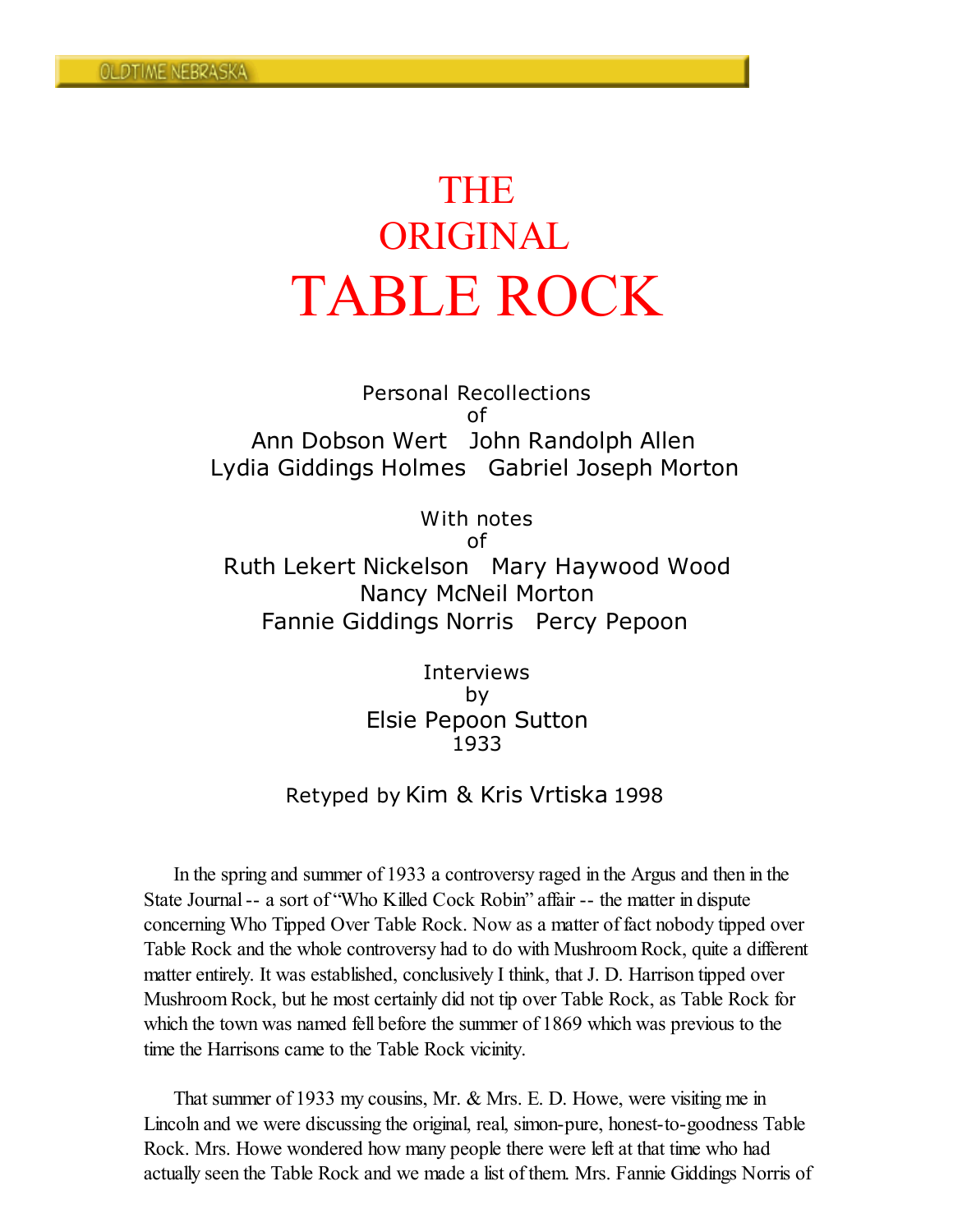Table Rock, her sister Mrs. Lydia Giddings Holmes of Kansas City, Mo., John R. Allen of Axtell, Kansas, Oscar Foale, Gabe Morton and his wife Nancy of Table Rock, Mrs. Mary Haywood Wood of Corpus Christi Texas, Mrs. Ruth Eckert Nickelson of Elk Creek, and Mrs. Ann Dobson Wert living between Table Rock and Elk Creek. Just nine people. It happened that I had talked with two of these, Mrs. Wood at Corpus Christi and Mrs. Nickelson of Elk Creek, and while both said they knew they had seen the Table Rock neither could give a description of it, so that left seven who might remember it. Mr. Howe thought someone should make a point of seeing these few remaining before it was too late and get their stories, and also try to establish about when the real Table Rock fell. We knew it was standing when my parents, Joseph B. Pepoon and wife Bessie (Shaw), my uncle John Wesley Shaw and wife Maria (Eckert), my aunt Eunice (Pepoon) and husband Eli T. Boone, and my cousin William G. Lyman came to Nebraska in March, 1867, for we had heard them speak of it many times. Mrs. Howe urged me to come down to Bunker Hill later with Dr. Thomas D. Howe and call on as many of these as possible and this I did.

On Monday, September 11, 1933, I went with Thomas D. Howe to the farm at Bunker Hill. We stopped in Elk Creek to see Ruth Eckert Nickelson. She came to Nebraska in the fall of 1867 when only eight years old. She remembered seeing the Table Rock but could not give a description of it. Her record is of value only in reference to the Table Rock standing at that time.

That same evening Thomas and I called on Mrs. Ann Dobson Wert. Mrs. Wert is an old friend I've known all my life, and a neighbor there in Bunker Hill where I was born. The James Dobson farm joined ours on the west. In reply to questions she made the following statement:

Ann Dobson Wert -- born 1860 near Cincinnati. (Du Bois).

Went to see her Monday evening, Sept. 11, 1933, with Tom Howe.

"Was born in 1860 on a farm near DuBois, (Cincinnati then). Moved up to Table Rock when a small girl. Lived in Table Rock in the upper town site when there were only two houses -- one large with four families living in it. They were one of the families. Had seen the Table Rock many times. The table was on the large sand-stone rock, and was flat as this table, (laying her hand on a round dining table), and round. Did not remember any pictures on it, when asked, but later spoke of pictures of Indians on ponies. Indians would come and camp at the rocks and when they left she and her twin sister, Jane, and Ann Pangburn would go down to the rocks and pick up beads"

My mother told Eddie Howe you and Jane had a string of Indian beads you found at the rock. Is that so, and have you any of them?

"Yes, I have some around somewhere."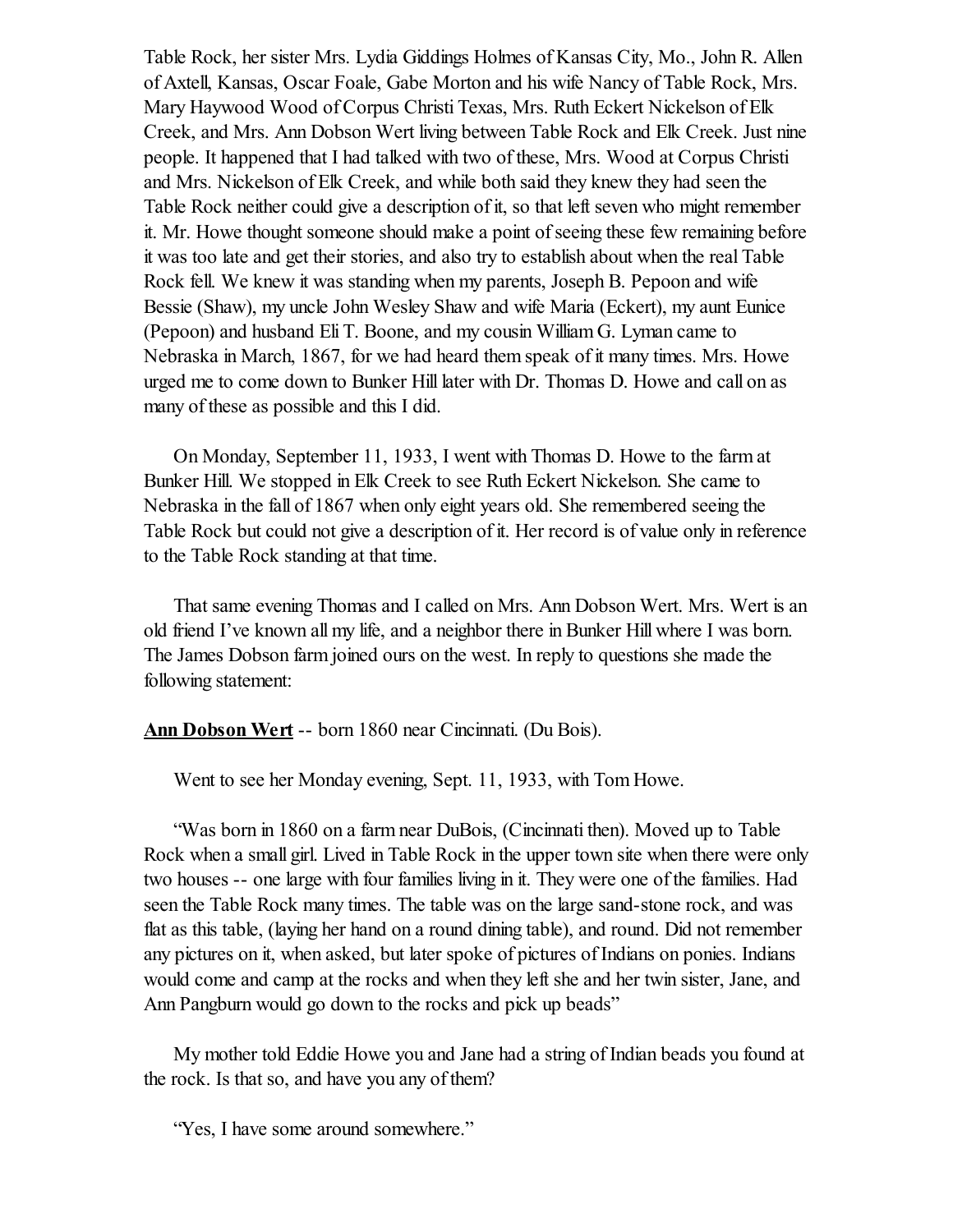"Could we see them?"

Ann went into another room and fetched out a machine drawer and found a bead. It was of white stone that glistened, with a hole that looked like it had been burned through, but could not tell exactly. It was a perfectly round, flat bead, about a quarter of an inch or more thick. Like this -- As large around as a lead-pencil or larger.

Ann also said she had other beads shaped more like a cork, which were strung on a string of spools, but she didn't know just where they were. Would look them up and have them ready to show us when we came again, but the heavy rain prevented us from making a second call. Hope to do so again at some later visit to Bunker Hill neighborhood.

"Moved out to Bunker Hill a year or so after your father (J. B. Pepoon) came there. She and Jane and Ruth Eckert (Nickelson) picked corn for him. Didn't remember seeing the Table Rock after coming out to Bunker Hill."

Do you have any idea about when the table fell from the rock?

"No. Oh, yes. The whistle of the first train shook it down."

(Rained hard that night and most of the next day.) (Could not get away from the farm until Thursday ) (afternoon, when we went to see John Allen at Axtell, Ks.)

John R. Allen -- Born 1846 (87 years old). Thursday, Sept. 14, 1933, drove with Tom Howe to Ezra Feller's farm near Axtell, Ks.

"Table rock had a table on top of the old rock. Back rested on the seat (on top of the present base) with two legs in front. Lightning struck an oak tree and broke one leg and the table slid off. We could get under the table, but I never got on the top.

"There were names and dates and fine pictures of Indians on ponies and Indians shooting with bows. It was a splendid sight.

"We came to Long Branch in 1865. Came to the Howe farm in the fall of 1866. George MacMahan took that place and my father got it from him. Cousin Dick Barrett was in the land office at Brownville and he told Father about it. MacMahan had never done anything on the farm and father needn't have paid any attention to MacMahan, but he went to see MacMahan anyway, and got it. Father started to dig a dugout-- that is the hole that still shows there. I was working for Bill McClure and bought a log house from his brother Dan McClure, and brought the logs from Dan McClure's place on Long Branch and we built a log house and father never finished the dug-out. We found a spring near where we built the log house. Brother (Bill) and I were over there and Mrs. Bob Morris, a girl then, told me about the Rock. One day brother and I saw some Indians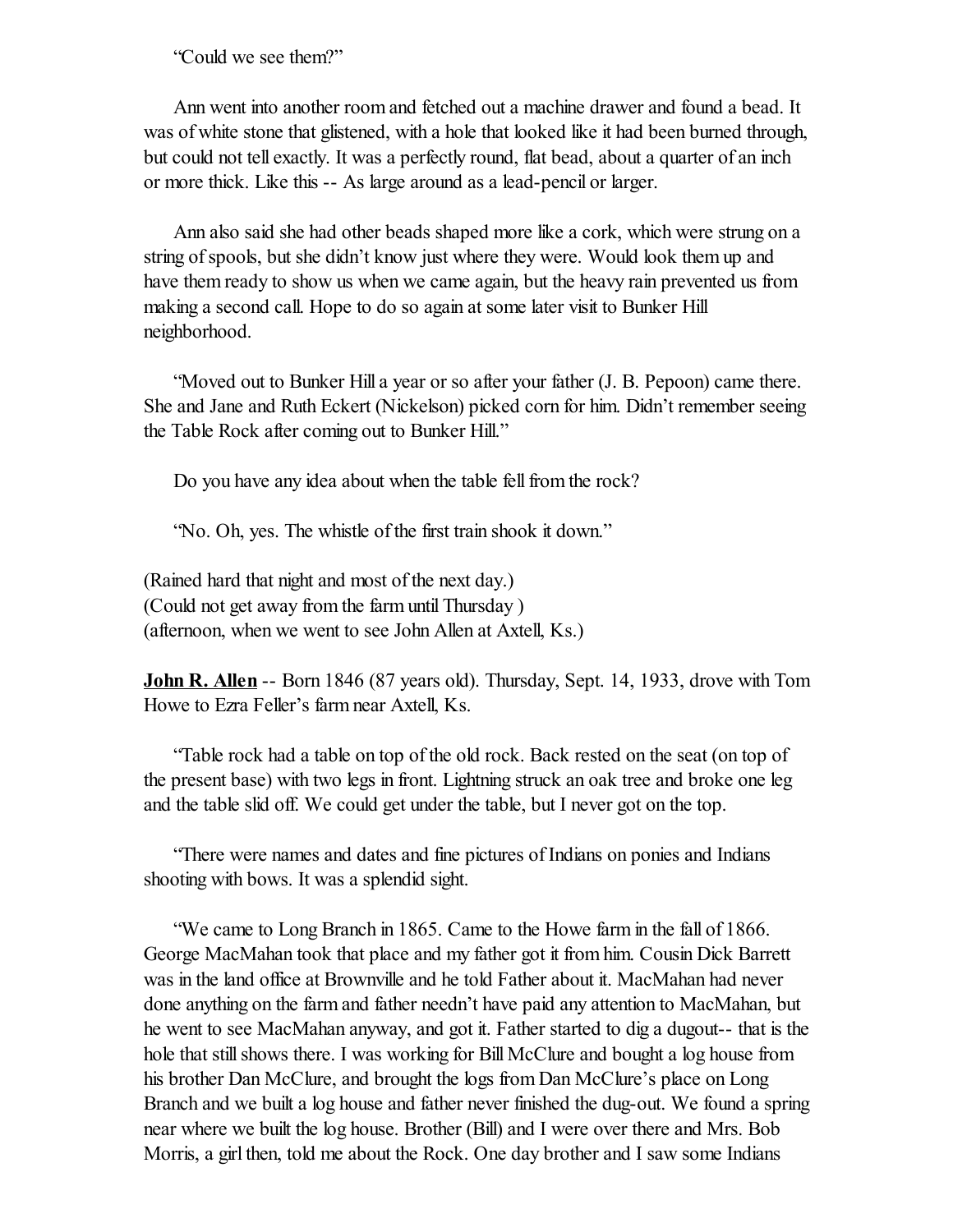and followed them. I was riding a mule and brother on a horse. The Indians would go over a hill and down out of sight in the trees along the creeks. We didn't catch the Indians, but we followed until near the rocks when I thought of the rocks and we went to see them. That was the first time I saw it. I never found any beads, but I was interested in the pictures. There were pictures on the sandstone above the dam, too. ..... A great many rocks were thrown into the mill dam, to make the dam. They might find pictures on those rocks if they were dug up as they were thrown in when the mill was constructed and the dam built.

"The winter of 1865-6 was cold at first but after that was a good winter. In 1866 I put in a crop for father then worked for Bill McClure. We shelled corn for him. Shelled with a hand sheller. Bill and I started west with the shelled corn. We got to Kearney and they wouldn't let us go until there was a wagon train. We stayed a few days and Bill sold the corn. Then I went to breaking prairie. Then went to work for Old Man McClure, Bill and Dan's father, until '58 or '60. Then went to railroading. Down on the Missouri river, on the road from St. Joe to CouncilBluffs. Then on one from Brunswick to Chillicothe. Then on the B. & M. road from Pacific Junction cast. I don't remember when the rock was struck by lightning. I believe the rock was there while I was working for Old Man McClure, but cannot be sure. Never knew the Indians going to the rock especially.

"Father taught school in the back room of Charlie Libby's house up by Libby's Mill. .... Peter Foale lived in his log house down on the creek below our place when we came to our farm. It was not as big as our log house. Giddings said Mrs. Foale had to stoop to get into Foale's log house. He and Peter didn't like each other very well.

"George MacMahan came out in the 50s and lived then on the place on the creek near Uncle Theodore's. He never lived on the Howe place. Bill McClure's homestead was the Albert Kovanda place. Bill McClure sold it to someone and Johnson bought it from him. I was away when my sister Sophy and Will Lyman were married. I am 87, Sophy 85. (Born 1848). Ozman Griffing kept a store in Table Rock.

"The old Indian trail crossed the Nemaha on John Wood's place at the ford there, (Eddie Howe says it was called "The Indian Ford") on his place, and crossed Pete Miller's farm. There was another ford further down (The Morton ford). The trail went to Nebraska City. The trail crossed Turkey Creek on John Osborne's place and up onto the divide on Wider's place. John Wood's crossing was called the Indian ford.

## Ruby Allen Fellers -- John's daughter.

"One time when we Pepoons had a picnic down at the rock when I was a little girl, I picked up a string of Indian beads. It was six inches or more long and tied together in a loop. Gertie Boone (Beverett) asked me for it and I gave it to her."

**John Allen** -- Addenda -- John sent a picture of the rock as he remembers, drawn as well as he could make it. He adds: in a letter received since: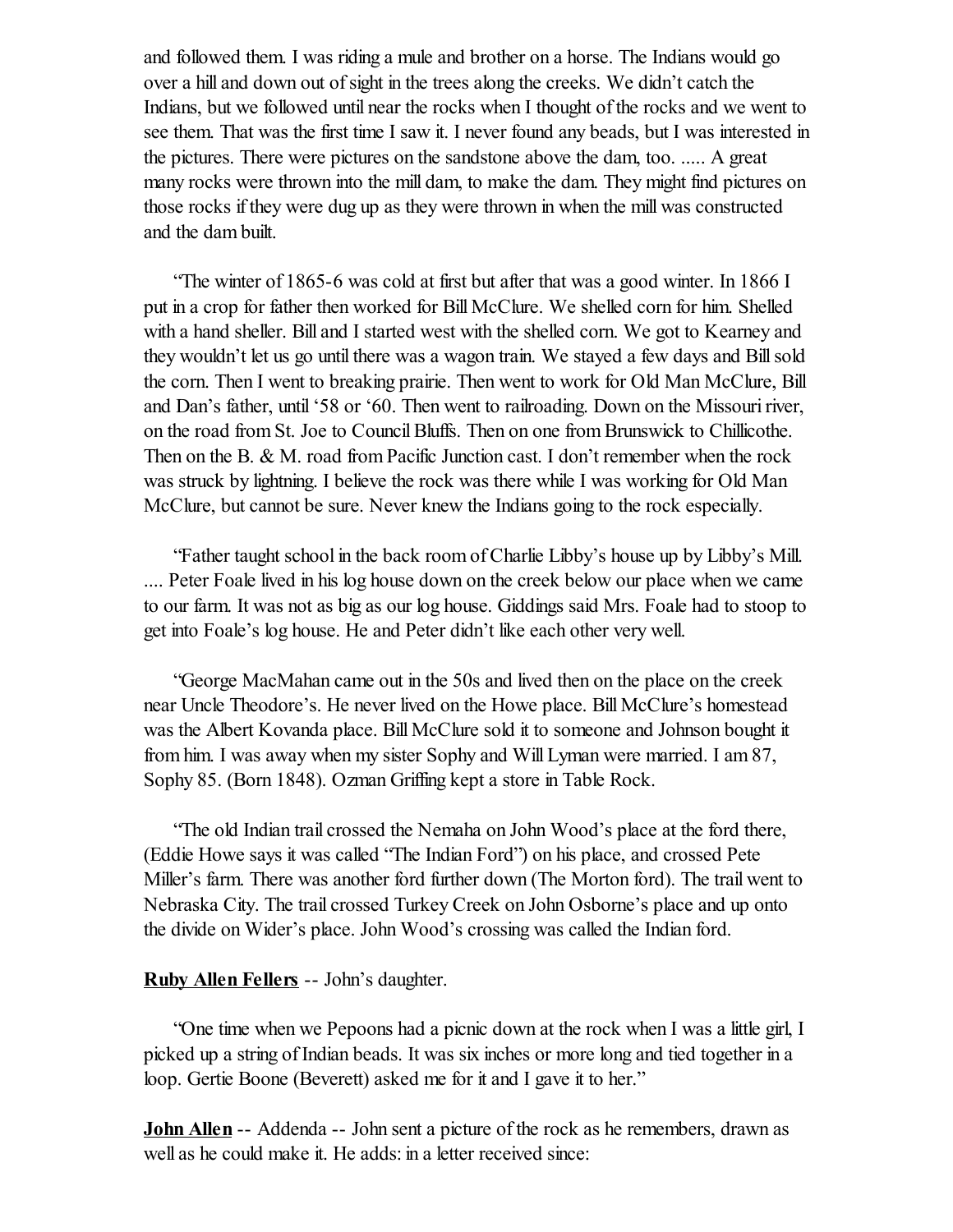"Where we climbed up to go under the table there was a place maybe two feet square that I could stand up straight. To get back to the seat under the table (rudiments of this still remain  $- E. P. S.$ ) I had to stoop or crawl almost. The pictures on the rock were of Indians, ponies, deer, elk and buffalo. They were all the same size and had the same expression...... I never believed the lightning knocked that rock down. I can't think lightning would have any effect on a rock of that size." Every one I heard speak of it seemed to think the lightning knocked it down."

"My second trip to the rock was with Miss Logson (Morris), Miss Skillet, John Wilson, a young man we called Jack, and me. We walked from Long Branch to the Rock."

Mrs. Lydia Holmes -- 90 years of age. Came to Nebraska in 1857.

Went to see Mrs. Holmes and Mrs. Norris Sunday morning, September 17, 1933, with Mrs. Allie Wood.

Mrs. Holmes remembers the original Table Rock distinctly. It was a flattish, mushroom shaped rock standing on three supports on the large base of sandstone. The space under the "table" was high enough for her to stand under. Two couples could sit comfortably together in the space under the table and at picnics there was a scramble to the first at the rock. They climbed up the steps to the space under the table, then into and up a tree growing alongside to the top of the rock.

"At a picnic at the rock the first year we came, (I think July 4th, 1857), at which the Haywoods, Sampsons, Diamonds were there as part of the crowd, thirteen climbed on top of the rock at one time and stood up on it." There were pictures of Indians and ponies on the soft sandstone base of Table Rock."

She visited the rock on many occasions and is one of those who say the tree alongside was struck by lightning, but does not remember when it was. The table was round but shelved off at the edges in little steps.

#### Mrs. Fannie Norris -- Aged 92.

Knows she saw the rock but has no distinct memory of it. She and Mrs. Holmes told many incidents of early days in Nebraska but which have no part in this record. She told of the death of Mrs. Clayton, wife of the miller, who was killed in the mill. Her dress caught in the machinery.

Oscar Foale -- Born 1850. Came to Nebraska in 1854.

Went on from Mrs. Norris's to see Oscar, who lived close by. In reply to questions, said he remembers seeing the Table Rock many times. It was a flat rock like a table. Had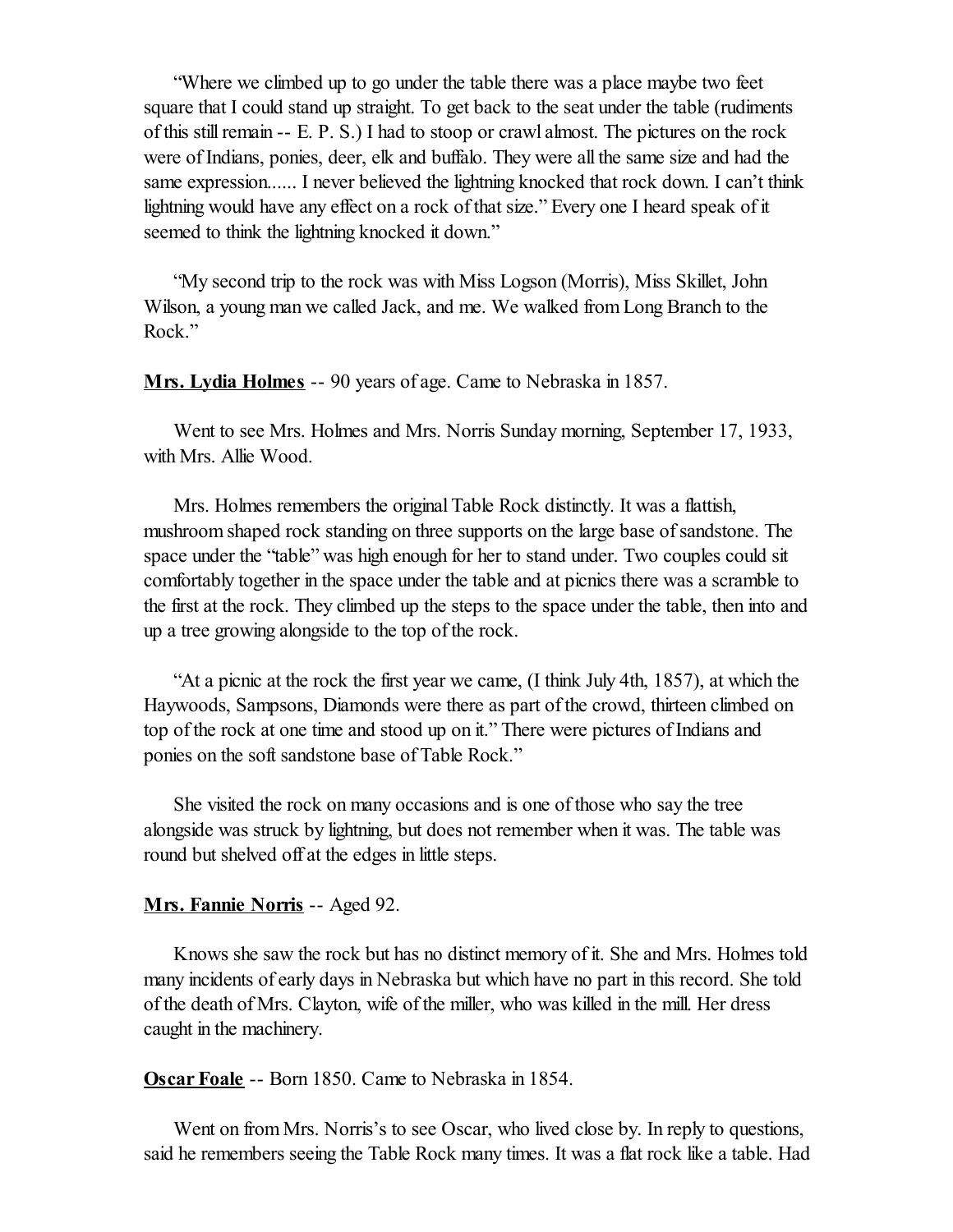three legs in depressions in the sandstone base. Distance between base and table not very high, but high enough to sit under there. The legs were not very solid in their depressions. Could shade one of them, or turn it around. He scouted the idea that it was struck by lightning. But did not know just what caused it to fall. Most likely somebody pushed it down.

## Gabriel J. Morton -- Born 1850. Sunday, September 17, 1933, he said:

"I saw the rock a great many times and remember it distinctly. If I could draw could make a picture of it, but I never could do anything in that line. The Table Rock was north of the mushroom rock and south of the cave, a flat rock on three legs. There was room for people to sit under the table but I couldn't stand up in it, though I was a boy of only eight or ten when I first saw it. We climbed up the steps the Indians had cut on the north side of the rock. I never climbed on top of the table. You could climb from the rock into an oak tree growing right against one side of the rock and get up on top of the table, but I have never been able to climb up onto high places as I get dizzy, so I never climbed onto the table on top of the rock.

"There was a boy about my age, John Clayton, the son of the Miller Clayton, I used to play with all over those hills and around those rocks. And there weren't many boys in the country then to play with. Yes, it was his mother who was killed in the mill. I remember coming down to the mill and to the mill pond. That looked like a good place for a swim, for I always liked to swim, so I went swimming in the mill pond. The John Clayton and I went on up to the rocks. That was the first time I saw it.

"There were pictures all over the soft sandstone base of the table-rock. They were beautiful, and it is a shame they were all destroyed by people cutting them off to carve their names there. The pictures were mostly of Indians on horses, but there were bows and arrows carved on the rock. To a boy the horses were the most interesting.

"One winter father sent me to the mill with a sack of corn to be ground. We had a storm and the snow had made deep drifts. There were a lot of Indians camped down there in the timber by the rocks -- a hundred or more. I wondered what their ponies got to eat. The Indians had cut down some cottonwood trees and the ponies nipped off the smaller branches and peeled the bark off the cut trees. Ate the buds from the ends of branches of standing trees, and would paw the snow away to find the dead grass underneath. The Indians stayed there a long time. Don't know what Indians they were. Never heard any one say. They were just Indians. I used to pick up Indian beads, but threw them down again. Never kept any.

"I don't remember when the table fell, nor what caused it to fall. The mushroom rock was pushed over -- a shame, too, -- but the Table Rock fell down. The table on top was round, as large or larger than an ordinary dining table, and thicker at the edges than towards the center. The legs were about as big around as a man could reach around. No, much larger than a man's leg. As big as you could reach around."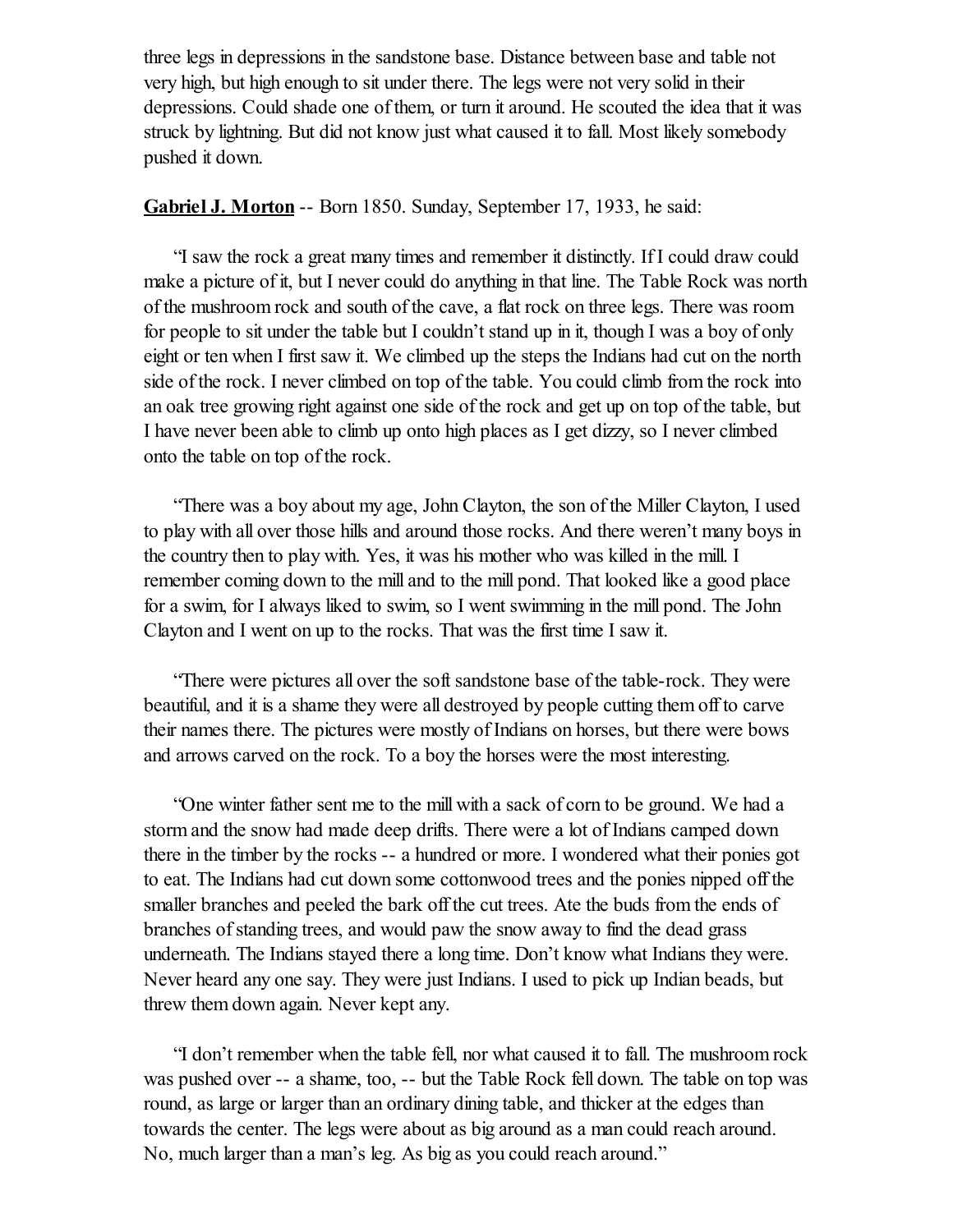Mrs. Nancy Morton -- Born 1857 in Pawnee County, Nebraska.

Mrs. G.J. Morton said she saw the real Table Rock -- not the mushroom rock - many times, but couldn't remember much about it. Didn't remember if it had pictures or not.

Mrs. Ruth Nickelson -- Born 1859. Came to Nebraska in the fall of 1867 with her Sister, Mrs. J. W. Shaw on the return of Mr. & Mrs. Shaw from Illinois who came to Nebraska first in March of 1867 with J.B. Pepoon and wife, E. T. Boone and W. G. Lyman.

Mrs. Nickelson, who was only eight years old when she came to Nebraska with her sister, remembers seeing the rock, but could not give a description of it. She was positive, however, that there were no pictures of Indians or horses on the base of the rock when she saw it -- nothing but names or writing.

## Percy Pepoon, of St. Louis, Mo., writes:

"I know nothing as to the date of the wreck of the Table, except that it was prior to the spring of 1869. The summer of 1869 our family, then consisting of my father and mother, (sister) Alice and myself, lived with your father and mother until a cellar was constructed on our farm, then we lived there while a house was built over the cellar. Your mother told us the story of the rock and the lightning the first week after we arrived. About two years prior to the locomotive whistle.

"I first saw the rock in the summer of '69. We had gone to mill at Cummings' (afterward Blacklaw's) mill. The Nemaha was high and we couldn't get across. We found ourselves in the midst of a camp of about two dozen immigrant families, waiting for the river to fallso they could continue their trek to the free lands. We waited there while my father in some way crossed the river, and I made my way around to the Rock.

"My recollection of the first view of it is that its shape and size were about the same as in 1924 when I last saw it. There were steps cut in it by which I climbed to the top. There were positively no carvings or inscriptions except of recent date. It was completely covered with names of visitors. Every vacant place was covered with signatures and among the names was seen the curt rebuke to the morons:'Fools' names are like their faces, often seen in public places'. It was astonishing to see so many signatures there in the woods in such a sparsely settled country.

"Cummings' mill was a busy as well as picturesque spot. Dr. Gandy had his lair there, there was a store or two, a saw mill, and a number of houses. People brought their grists from long distances; also brought huge cottonwood logs to be sawed into lumber, and there was the flow of homesteaders westward. Cummings held forth to all and sundry about the coming great city to surround his mill site.